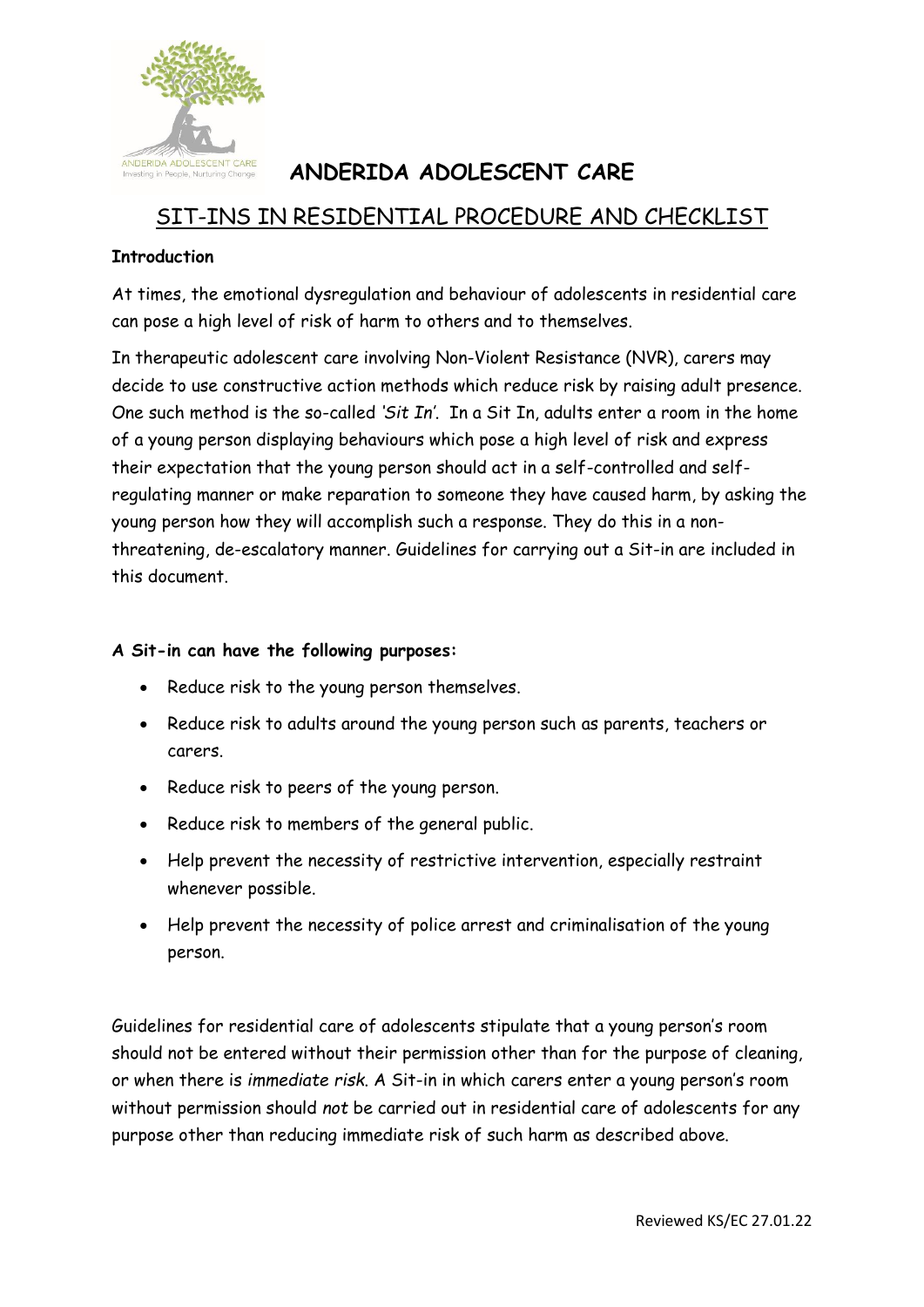This document sets out to give guidance for making a decision on whether or not to conduct a Sit-in, its appropriateness, and how a situation of immediate risk in which carers would consider conducting a Sit-in is to be identified. The guidelines in this document only refer to carrying out a Sit-in in a young person's room without their permission in the residential home, and do not apply to other settings such as the young person's room in the home of the birth family. Alternative courses of action are possible and should be considered in the event that you come to the conclusion that there is not immediate risk of harm, or that a Sit-in would be inappropriate or unhelpful for some other reason.

#### **Step 1 - Ascertaining serious risk**

Identify the young person's behaviour that in your view poses risk of harm to self and/or others. Some behaviours which represent serious risk are:

- Violence directed at carers.
- Violence directed at other young people, parents or members of the general public.
- Serious destruction of property.
- Running away.
- Dangerous risk-taking.
- Misuse of drugs.
- Distributing drugs, especially in the context of gang-related activity/county lines.
- Entering situations in which they are likely to be sexually abused and exploited.
- Engaging with potentially dangerous individuals on social media.
- Engaging with potentially dangerous individuals in person.
- Self-harm and suicide attempts.
- Criminal behaviour.
- Serious and prolonged social withdrawal/self-isolation in their own room.
- Enticing their peers to engage in any of the above behaviours.

Give a specific and concrete example of a recent incident in which the adolescent showed this behaviour. Serious risk is likely to fall into one of the categories listed above, though the list is not conclusive.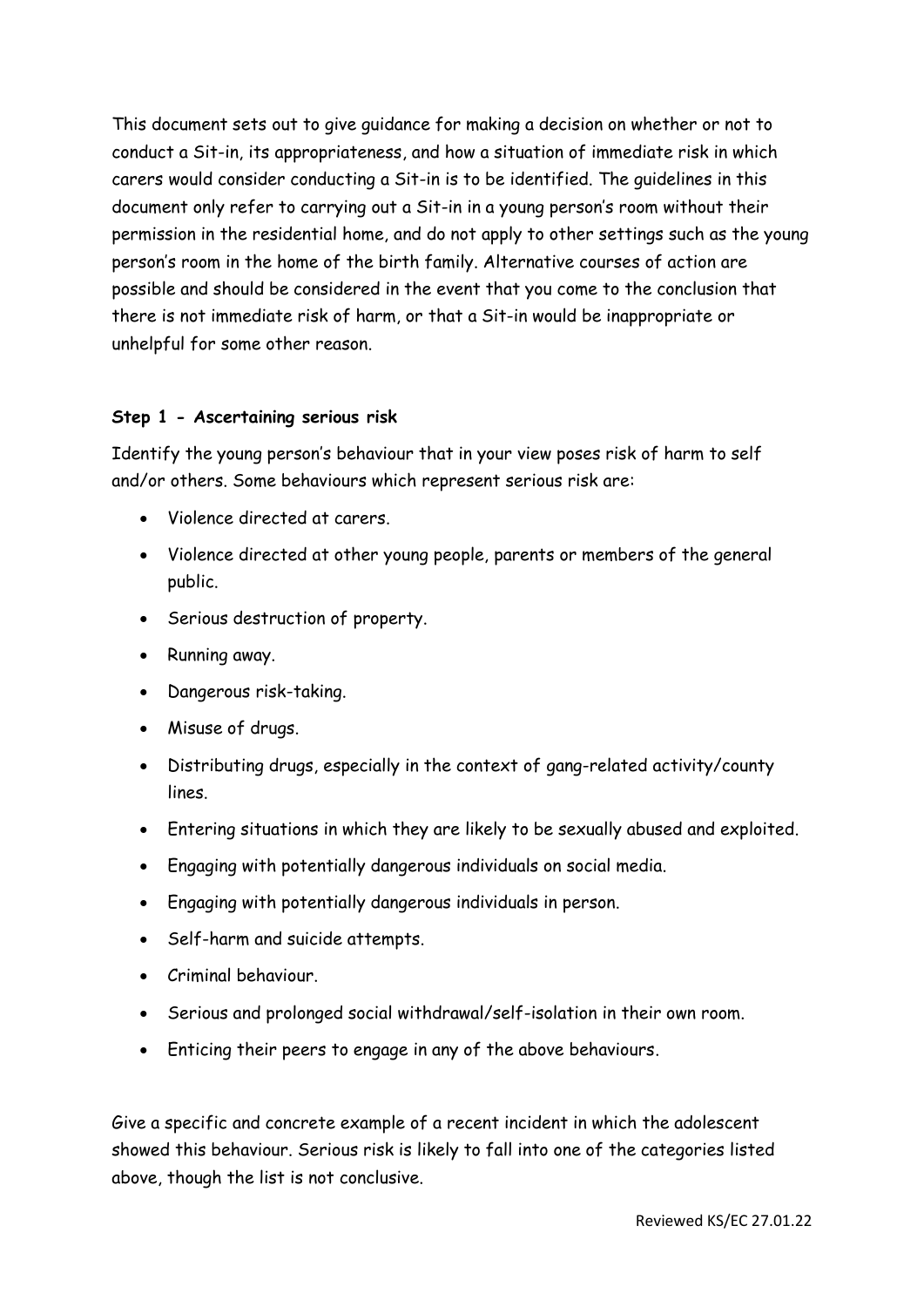- Has this behaviour been occurring recently, i.e. in the course of the last two weeks?
- In the course of the last two weeks, has the young person threatened to carry out this behaviour or are there other specific indicators that any such behaviour is likely to be carried out? (Specific indicators of this kind are likely to be behaviours which have preceded the behaviour in past incidents.)
- If the answer to either or both of the above questions is 'yes', go on to ascertain whether the risk is *immediate*.
- If the answer to both questions is 'no', do not carry out a sit-in.

#### **Alternative courses of action:**

- Raise the issue of this behaviour with your deputy manager, manager, a director, or in a team supervision meeting.
- Consider using other forms of constructive action, such as messages in the campaign of concern, or a protest in rooms of the home other than the young person's own room.

### **Step 2 - Identifying immediate risk**

- Is the frequency of serious incidents involving the identified harmful behaviour over the course of the last two weeks the same or higher than usual?
- Is the severity of serious incidents involving the identified harmful behaviour over the course of the last two weeks the same or greater than usual?
- Over the course of the last two weeks, has the young person appeared more emotionally dysregulated or demonstrated significantly greater psychophysiological arousal than usual?
- Has the young person failed to engage *cooperatively* in remedial efforts by carers in the team? Examples of such remedial efforts are making reparation with support of adults, taking part in restorative action, or working on a safety plan together with carers.
- Have the clear specific indicators of risk (as referred to above) been at least as frequent, or more frequent over the past two weeks than before.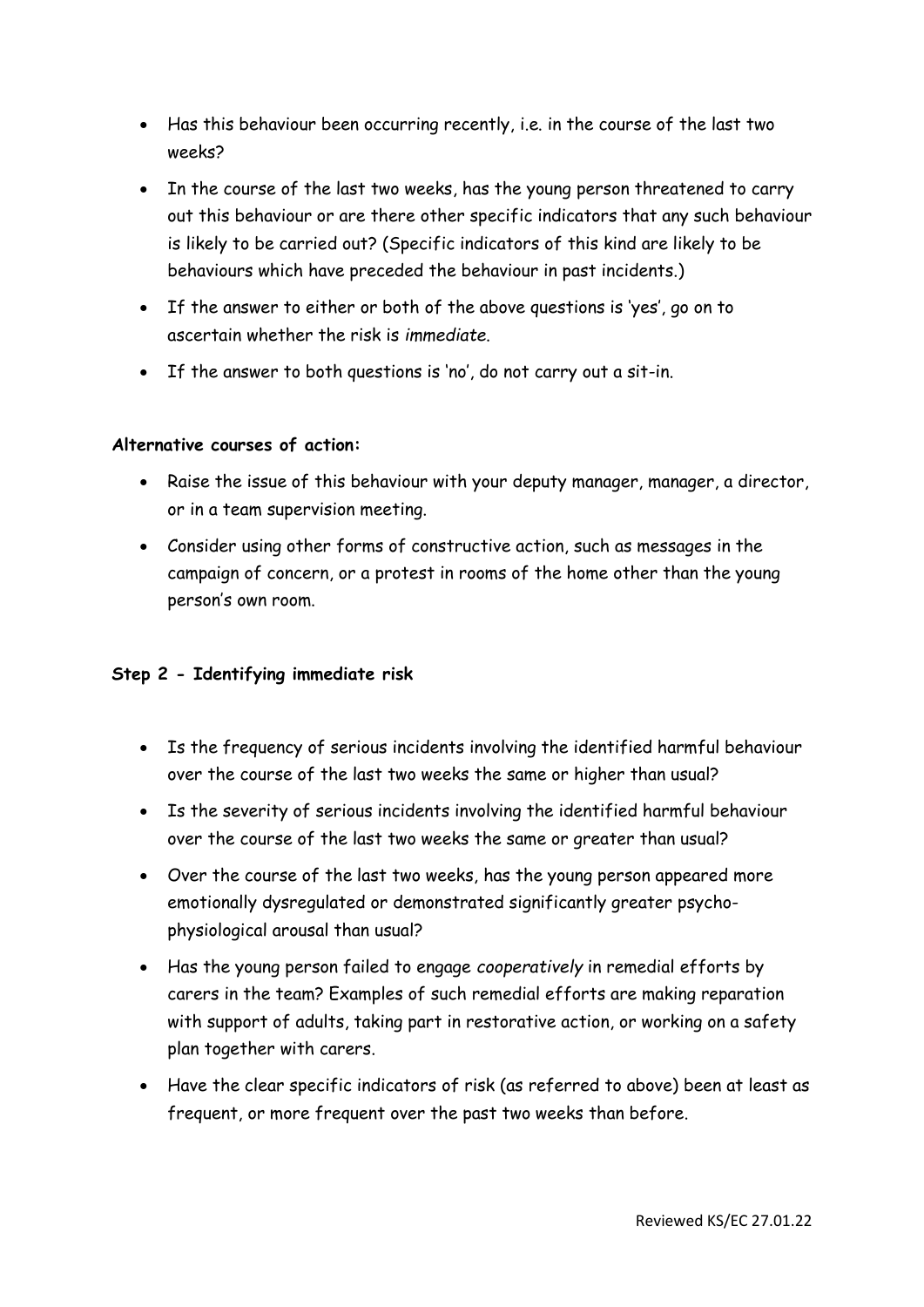- If the answer to one or more of the above questions is 'yes', you may have identified immediate risk. Immediate risk can be identified, if on the balance of the evidence (answers to questions above), a serious incident involving the known harmful behaviours is likely to happen at any time. If that is the case, move on to step (3).
- If the answer to the questions above is 'no', *do not* carry out a Sit-in. Consider an alternative course of action (see above). Under no circumstances should a Sit-in be carried out, if there has been a clearly noticeable and significant behavioural improvement in regard to the harmful behaviour over the course of the past two weeks. This would e.g. be indicated by an absence of incidents involving the harmful behaviour as ascertained, or by constructive engagement of the young person in remedial efforts.

#### **Step 3 – Carrying out a Sit-in**

These guidelines do not replace appropriate training and reading on carrying out Sit-ins.

- A Sit-in in the residential care setting must be led by a carer who is qualified to undertake this. This will be a carer who has been trained in NVR to at least NVR UK Qualification Level I (NVR UK is the independent professional organisation for the regulation of work in NVR).
- Action in the Sit-in must be proportionate to the level of risk and potential harm of the specific behaviour. The carer who leads the Sit-in (Lead) is responsible for the proportionality and appropriateness of action taken. The Lead ensures that:
- Only as many adults enter the young person's room as are likely to be needed to deter the young person from responding with violence. As a generally rule, two adults should enter the room, but more can wait outside of the room and can enter if they are called in by the Lead.
- All adults in the young person's room ensure they de-escalate in spoken language, manner, and body language and maintain appropriate distance to the young person.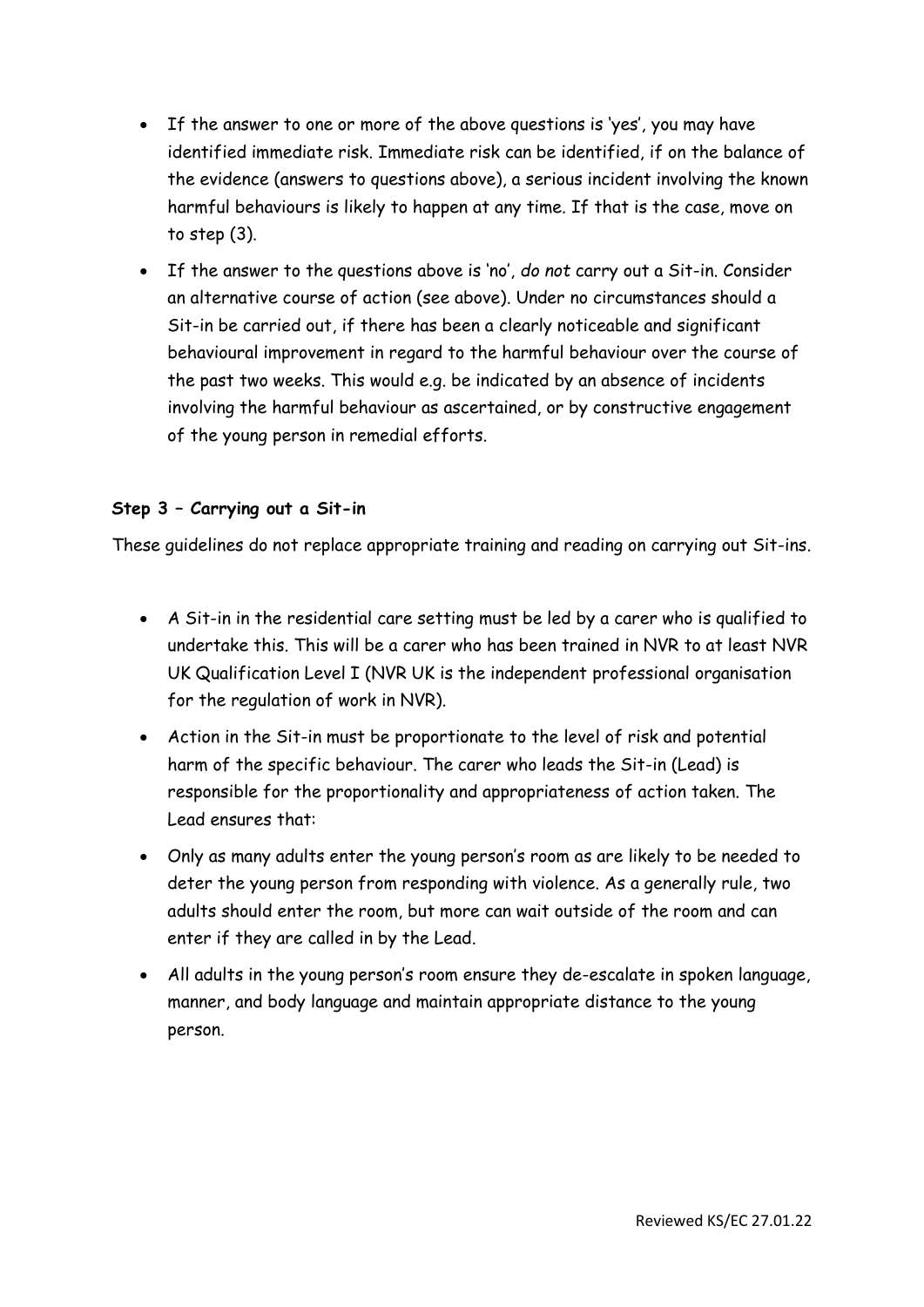- No attempts should be made to enforce compliance by the young person. In case of violence, physical restraint must only be used to protect adults if they cannot safely leave the young person's room by other means. The exit from the young person's room must not be obstructed, so that the young person can remove themselves from the situation at any time should they choose to. The adults carrying out the Sit-in can remain in the young person's room should the young person leave their room; this is to be decided by the Leader.
- The Leader decides prior to the Sit-in how long it should last, should the young person not act in a cooperative manner. The length of the Sit-in should be determined on the basis of the young person's developmental level, and will generally last between 5 and 45 minutes, but never longer than 60 minutes, except in cases where there is an imminent high risk of serious self-harm or suicide attempt. If the young person acts in a cooperative way, e.g. by making a suggestion as to how they will control themselves to avoid hurting someone by physical violence (and such a suggestion is made in a sincere manner and has not been made before), the Leader can ask a few qualifying questions, thank the young person for their cooperation, and end the Sit-in. A Sit-in must not be extended beyond the point of such cooperation, unless the young person's responses are manifestly insincere. If the Sit-in is carried out for the full length of time that was decided prior to entering the young person's room, it should be ended by saying something to the effect of 'We don't have a solution yet'. The Leader should not indicate they will return because the young person was uncooperative, as this would be punitive.
- A Sit-in can be undertaken for a longer than a one hour period of time in order to protect a young person from self-harm by increasing vigilant care. Such a protective sit-in can be carried out by one adult alone, and adults can take turns in the young person's room. Vigilant care differs from 'supervision' of the young person, in that the adults carrying out the protective Sit-in, seek to engage the young person, raise their own personal presence and increase the young person's awareness of them. When young people are at high and immediate risk of selfharm or suicidal behaviour, they are prone to develop reduced awareness of others and skewed cognition in regard to mattering for others (such as their carers, family members of peers) and often believe others do not care if they hurt themselves, or others would be better off if they were not in their lives; it is for this reason that vigilant care is likely to be more protective than mere supervision of the young person. If the safety of a young person cannot be ensured by means of a protective sit-in, referral to emergency services/inpatient CAMHS should be considered and the appropriate professionals should be consulted.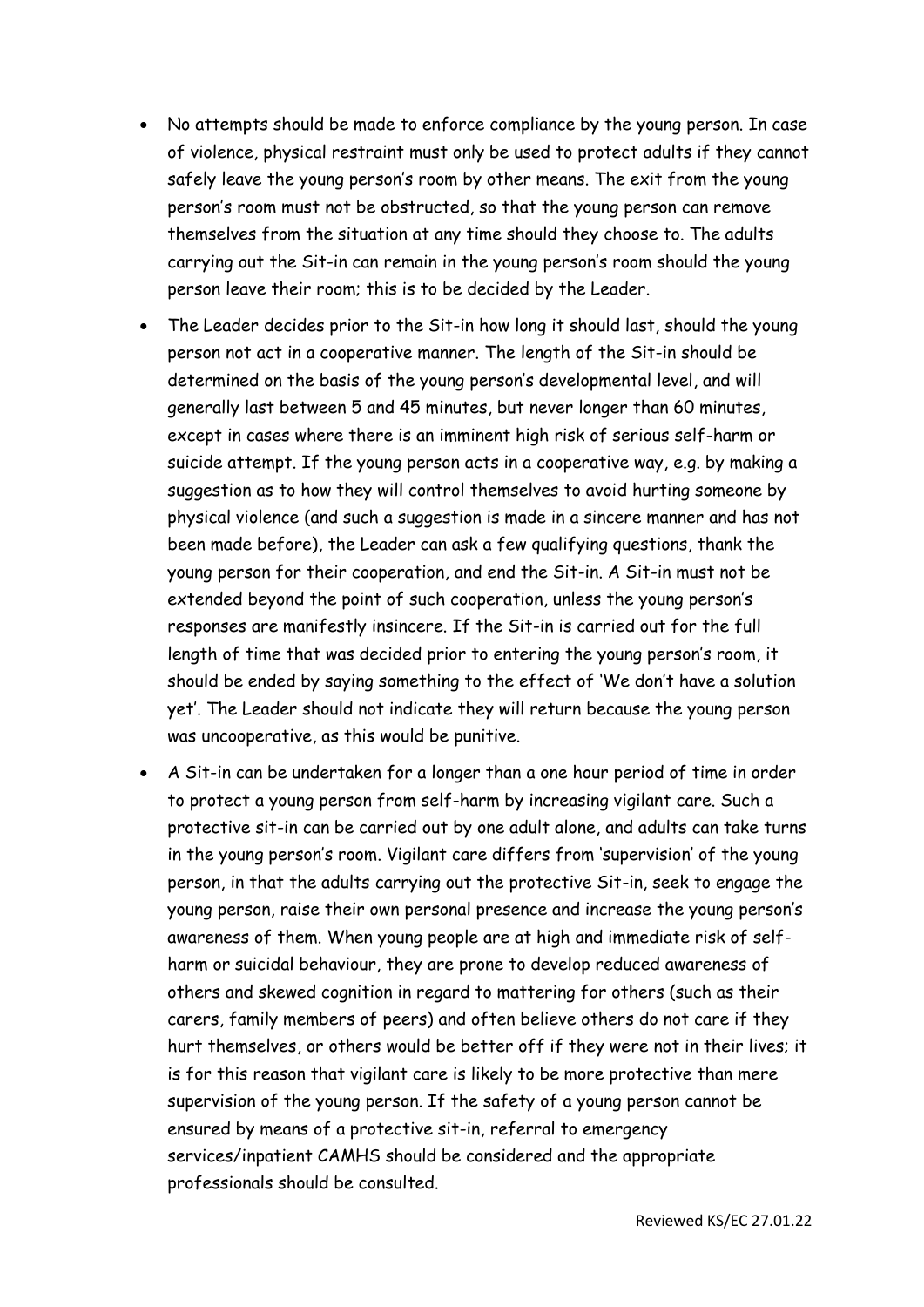- It is essential that during or after a Sit-in, relational reconciliation gestures are made, in order to communicate to the young person that the adults care about them, wish to address their unmet needs, and wish to repair any ruptures in the relationship.
- All measures taken prior to, during and after a Sit-in are to be recorded as a consequence log.
- The checklist below must be completed, when planning a sit in. This not only evidences that through consideration and consultation was undertaken in implementing the intervention, but also aids careful planning around the risk assessment for the sit- in.
- This document with the completed checklist below should also be saved in the consequence part of the young person digital file.

| What concerns have led to the sit in<br>being considered?                                                                  |  |
|----------------------------------------------------------------------------------------------------------------------------|--|
| What work NVR or otherwise has already<br>been undertaken around this issue?                                               |  |
| Why has a sit in has been chosen as the<br>intervention?                                                                   |  |
| Who has been consulted about the sit in<br>(LA, Family, NVR support network)?                                              |  |
| Who has been chosen to undertake the<br>sit in and why?                                                                    |  |
| Will the sit in take place in a communal<br>area or the bedroom and why?                                                   |  |
| What will be the positioning in the chosen<br>area?                                                                        |  |
| Are there any additional risks we need to<br>consider as part of planning the sit in and<br>how do we address these risks? |  |

## **Checklist to Complete in Preparing for a Sit In**